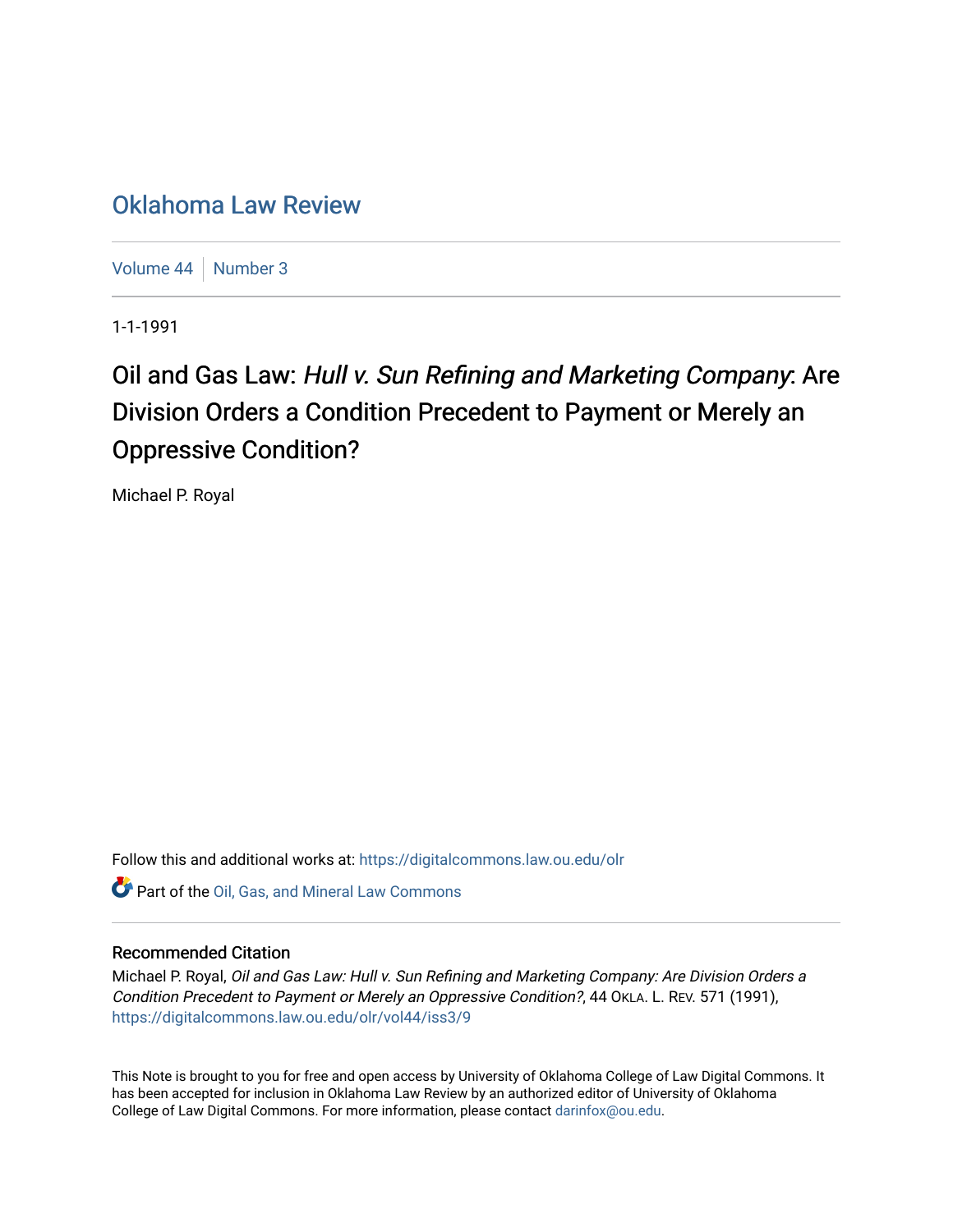## Oil and Gas Law: *Hull v. Sun Refining and Marketing Company:* Are Division Orders a Condition Precedent to Payment or Merely an Oppressive Condition?

#### *L Introduction*

Although there are several definitions for the term "division order,"' generally a division order is defined as a revocable authorization to the purchaser of oil and gas production (purchaser) for payment upon a stated basis to the owners of production.<sup>2</sup> It is revocable at the will of either party, but both are bound until the division order is terminated.3 Essentially, the instrument declares that portion of production to which each royalty interest owner is entitled. In addition, the instrument contains provisions relating to the computation of price, sellers' warranties, notice of change of ownership, and other similar relevant provisions.4

The purchaser, in order to protect itself, usually requires that all interest holders execute a division order.<sup>5</sup> Such an act is necessary because when produced, oil and gas become the personal property of those persons holding an interest in the mineral estate.6 Therefore, to avoid liability for conversion, the purchaser has the obligation to determine the ownership of the personalty which he is receiving for his own use and to secure the agreement of the where it

While no authoritative source reveals the origin of the division order, it is often presented as though it was of divine origin<sup>8</sup> or appeared on the scene "full grown like Athena from the head of Zeus."<sup>9</sup> Whatever the origin, the division order first appeared on the judicial scene in 1899.10 Although it has undergone some changes through the years, the division

*1. See generally* 2 E. BRowN, LAW oF O. **AND** GAs **LEAsES** § 16.02(4)(D)(a) (2d ed. 1973); 4 H. WILLIAMS & C. MYERS, OIL AND GAS LAW § 701 (1981); Bounds, *Division Orders*, 5 **INST. oN** Om & GAs L. & TAx'N 91 (1954).

2. R. *HEMNGWAY,* **THE** LAw **op** Om **AND** GA § 7.5, at 336, 362 (2d ed. 1983).

3. *Id.* § 7.5, at 363.

4. **Id.**

*5. Id.*

6. Gregg, *Title Examination and Division Orders*, 19 INST. ON On. & GAS L. & TAX'N 29, 30 (1968).

**7.** Id.

8. Hooper & Schleier, *Current Use and Effect of Division Orders*, 19 S. TEx. L.J. 531, 532 (1977).

9. Rain, *A Further Look at Division Orders & Problems in Accounting and Payment of Proceeds of Oil and Gas,* 8 Rocky MTN. MiN. L. **IN sT.** 69,70 (1960).

10. Childers v. Neely, 47 W. Va. 70, 34 S.E. 828 (1899). *Childers* was filed as a bill in equity for dissolution of a partnership and for ai accounting of all accounts including proceeds on oil sold by the partners by separate division orders.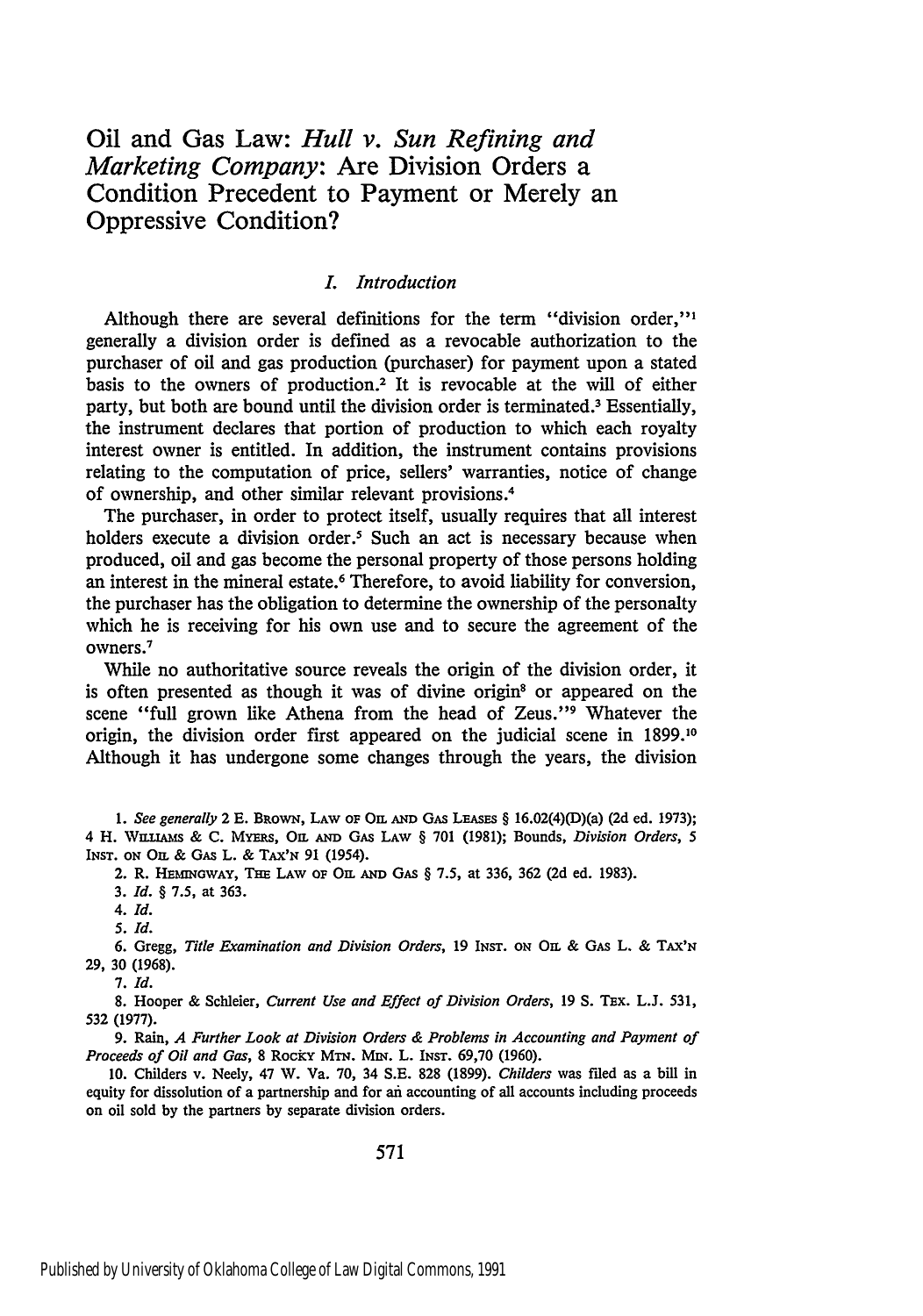order is, nevertheless, basically the same today as it was at the time of its origin." Despite the industry's long-standing familiarity with the division order, certain issues pertaining to its. use remain undecided. Whether a royalty interest owner is required to execute a division order as a condition precedent to payment of royalty proceeds is one such issue. <sup>12</sup>

This note will examine the law in Oklahoma as it pertains to the division order, focusing on the recent Oklahoma Supreme Court decision in *Hull v. Sun Refining & Marketing Co.'3* The note will also provide a review of the analysis employed **by** the *Hull* court. Finally, this note will discuss future implications for the oil and gas industry arising from *Hull.*

#### *II. Background*

#### A. **Common Law**

Prior to *Hull,* the common law was clear and unambiguous concerning the execution of a division order. In *Indian Territory Illuminating Oil Co. v. Kilhingsworth"4* the Supreme Court of Oklahoma found that at common law, a recognized custom and usage of the oil and gas industry required that all royalty holders must execute a division order before receiving royalty payments.<sup>15</sup> Similarly, in *Wolfe v. Texas Co.*<sup>16</sup> the United States Court of Appeals for the Tenth Circuit, interpreting Oklahoma trade usage, held that purchasers of oil **and** gas have the right to withhold payment of royalty proceeds, until furnished with an abstract showing marketable title and a division order executed **by** the lessor.

#### *B. Legislative Enatment*

In **1985,** the Oklahoma legislature enacted title **52,** section **540,' <sup>7</sup>**which was intended to expressly govern the payment of royalties from oil and gas

- 12. *See* Holliman, Division *Orders* **-** *A Primer,* 34 Om **& GAs INST. 313, 332 (1983).**
- **13. 789 P.2d 1272** (Okla. **1989).**

14. Indian Territory Illuminating Oil Co. v. Killingsworth, **175** Okla. **78, 51 P.2d 505 (1935)** (assignee of an **oil** and gas lease failed to notify the buyer of a change in the ownership of the lease, thereby caucing that buyer to continue to pay the royalty owner as designated in a previous division order, was held liable to the buyers of the royalty interests; this was so notwithstanding the contention that the buyers of the royalty interest knew that the purchaser of the oil was paying another for their interests, and that **by** custom royalty oil was never paid for until division orders were properly executed **by** owners and furnished to the buyer).

*15. Id.*

**16. 83 F.2d** 425 **(10th** Cir.), *cert. denied,* **299 U.S. 553 (1936);** *see also* Wolfe **v,** Shell Petroleum Corp., **83** F.2d 438 (10th Cir.), *cert. denied,* **299 U.S. 553 (1936);** Wolfe v. Prairie **Oil &** Gas Co., **83 F.2d** 434 (10th Cir. **1936).**

**17.** 52 **OKLA. STAT. §** 540 (Supp. **1985).** The section provides:

**A.** The proceeds derived from the sale of oil or gas production from any oil or gas well shall **be** paid to persons legally entitled thereto, commencing no later than six **(6)** month: after the date of first sale, and thereafter no later than sixty **(60)** days after the end of the calendar month within which subsequent production is sold. Such payment is to be made to persons entitled thereto by the first purchasers of such production. Provided, such purchasers may remit to the

**<sup>11.</sup>** Bounds, *supra* ncte **1,** at **92.**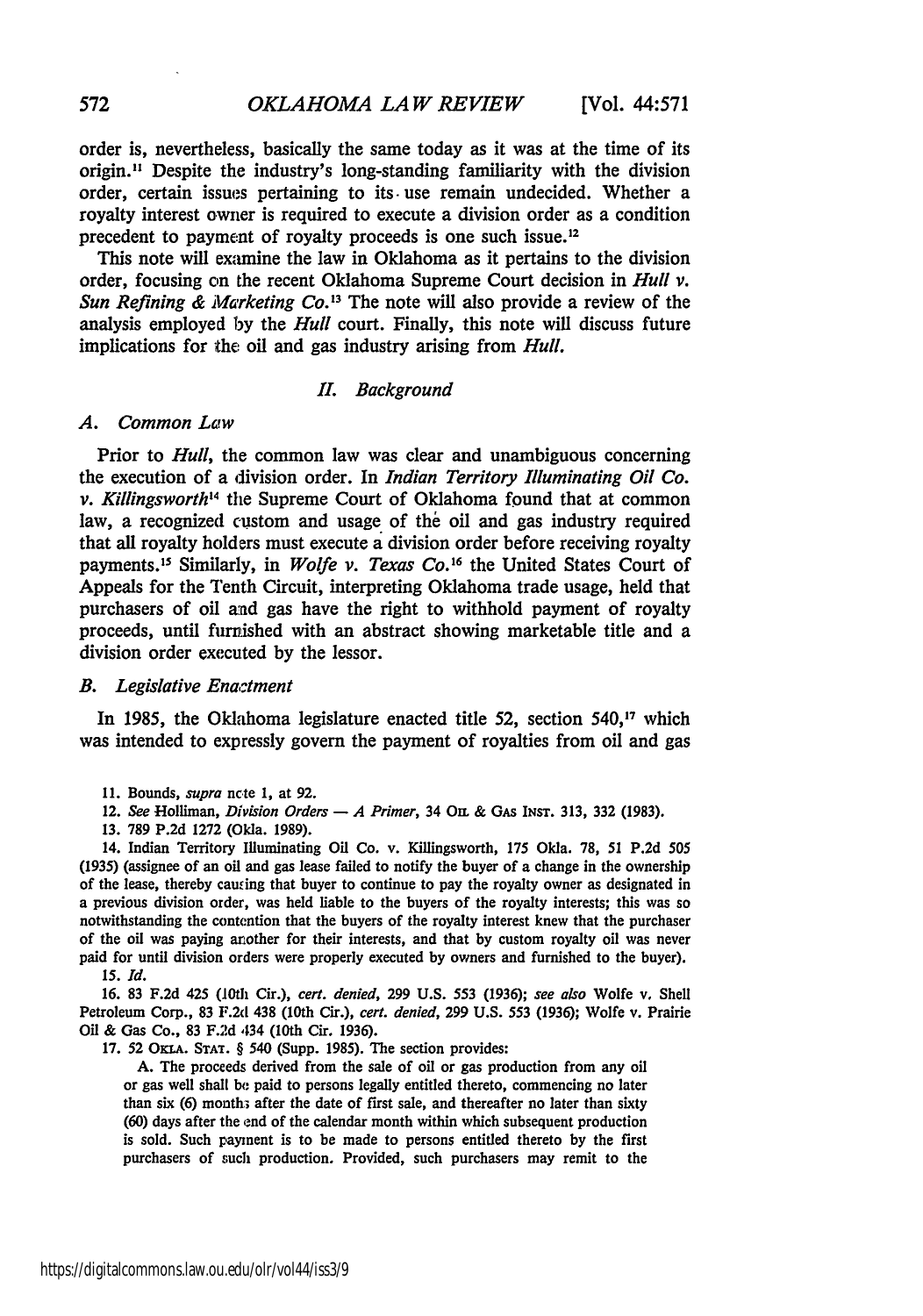#### *NOTES*

units.<sup>18</sup> However, curiously absent from section 540 was any mention of division orders. That omission created uncertainty as to whether the legislature intended the statute to be interpreted as abrogating the common law requirement to execute a division order.

#### *C. Recent Case Law*

Seemingly, the Supreme Court of Oklahoma leaned toward an interpretation of section 540 requiring the execution of a division order in *Teel v. Public Service Co.19* In dictum, the *Teel0* court stated that a division order consists of an agreement between the working interest owners and the purchasers which provides a payment formula for gas.<sup>21</sup> Its function is to protect the purchaser from liability.<sup>22</sup> Nonetheless, a purchaser is not protected unless the working interest owners sign a division order.<sup>23</sup> Accordingly,

persons entitled to such proceeds from production semiannually for the aggregate of six (6) months' accumulations of monthly proceeds of amounts less than Fifteen Dollars (\$15.00). Further provided, that any delay in determining the persons legally entitled to an interest in such proceeds from production caused by unmarketable title to such interest shall not affect payments to persons whose title is marketable. Provided however, that in those instances where such proceeds cannot be paid because the title thereto is hot marketable, the purchasers of such production shall cause all proceeds due such interest to earn interest at the rate of six percent (6%) per annum, until such time as the title to such interest has been perfected. Marketability of title shall be determined in accordance with the then current title examination standards of the Oklahoma Bar Association. The first purchaser shall be exempt from the provisions of this subsection and the owner of the right to drill and to produce under an oil and gas lease or force pooling order shall be substituted for the first purchaser therein where the owner and purchaser have entered into arrangements where the proceeds are paid by the purchaser to the owner who assumes the responsibility of paying the proceeds to persons legally entitled thereto.

B. Any said first purchasers or owner of the right to drill and produce substituted for the first purchaser as provided herein that violates this act shall be liable to the persons legally entitled to the proceeds from production for the unpaid amount of such proceeds with interest thereon at the rate of twelve percent (12%) per annum, calculated from date of first sale.

C. The district court for the county in which the oil or gas well is located shall have jurisdiction over all proceedings brought pursuant to this act. The prevailing party in any proceeding brought pursuant to this act shall be entitled to recover any court costs and reasonable attorney's fees.

*Id.*

18. Seal v. Corporation Comm'n, 725 P.2d 278, 294 (Okla. 1986), *appeal dismissed,* 479 U.S. 1073 (1987).

19. 767 P.2d 391 (Okla. 1985) (section 540 was not directly applicable to *Teel* because the statute, prospective in nature, was enacted after the suit was filed).

20. *Id.* (an owner of a working interest in a gas well brought an action for accounting and termination of leasehold rights against the operators of gas well and the purchasers of the gas).

21. *Id.* at 397. 22. *Id.; see* Bounds, *supra* note 1, at 92. 23. *Id.*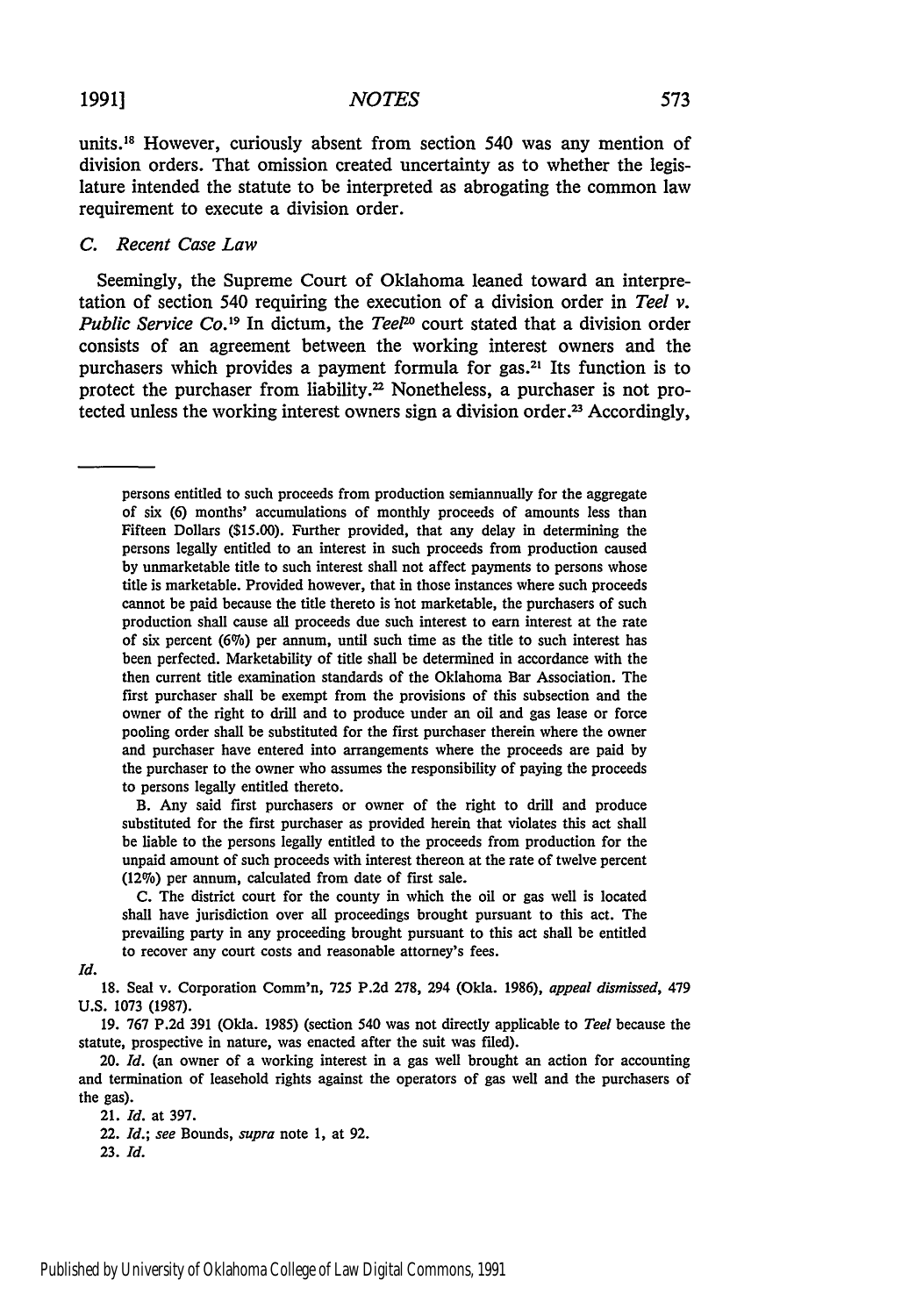the court recognized that in the absence of an executed division order, the purchaser could be found to have converted the production.<sup>24</sup>

#### *Ill. Hull v. Sun Refining & Marketing Co.*

In *Hull v. Sun Refining & Marketing Co.,25* Robert Hull executed a mineral lease to Five Star Oil & Gas Company. Unquestionably, Hull had marketable title to all the oil, gas, and other minerals. That lease was subsequently assigned to Bill Andress, the lessee and operator at the time the well was drilled and completed. Andress, acting as agent for Hull, negotiated an oil purchase contract with Sun Refining and Marketing Company (Sun).

Sun was the first purchaser responsible for royalty payments to Hull. Therefore, on the basis of a division order title opinion, Sun submitted its standard division order to Hull for his signature. However, Hull refused to sign. Consequently, Sun refused to make royalty payments to Hull.

In the resulting lawsuit,<sup>26</sup> the Supreme Court of Oklahoma addressed the issue of whether a lessor is bound by a contract provision, implied under common law, requiring the execution of a division order as a condition precedent to the payment of royalty proceeds.<sup>27</sup> In a 5-4 opinion,<sup>28</sup> the court held that the only situation in section 540 that justifies suspension of royalty payments is the existence of unmarketable title.<sup>29</sup> Thus, the court concluded that section 540 abrogated the common law.30

#### *A. Legislative Intent to Establish Marketable Title as the Standard for Payment*

As previously stated, royalty payments in Oklahoma from an oil or gas unit are expressly governed **by** section **540. 31** Accordingly, the *Hull* majority initiated its opinion **by** establishing the standard for payment of royalty

24. *Id.*

**26.** *Id.*

**27.** *Id.* at 1274; *see also* Legg & Murrah, *Royalty Payments* **-** *Who Owes How Much to Whom and When?,* **35 lNsT. oN** Om **& GAs** L. **& TAX'N 159, 165** (1984) (stating that the cases are somewhat ambiguous on whether a purchaser can insist upon a signed division order before payment, but inferring that to depend upon requiring a division order is dangerous to the purchaser). *But see* Holliman, *supra* note 12, at **333** (where the interest owner has not elected to take his share of the production in kind, thereby designating the lessee as its marketing agent, the purchaser may withhold payment of the share of the proceeds of production allocable to the interest of the uncooperative owner without liability until the division order is signed).

**28.** The opinion contists of three parts. Justice Kauger wrote the majority opinion with whom Chief Justice Hargrave and Justices Lavender, Doolin, and Wilson joined. Justice Simms wrote the dissenting opinion with whom Vice Chief Justice Opala and Justice Hodges and Summers joined.

**29.** *Hull,* **789 P.2d** at 1274.

**31.** Seal v. Corporation Comm'n, **725** P.2d 278, 294 (Okla. **1986),** *appeal dismissed,* 479 U.S. 1073 (1987).

**<sup>25.</sup>** Hull v. Sun Ref. **&** Mktg. Co., **789 P.2d 1272** (Okla. **1989).**

**<sup>30.</sup>** *Id.*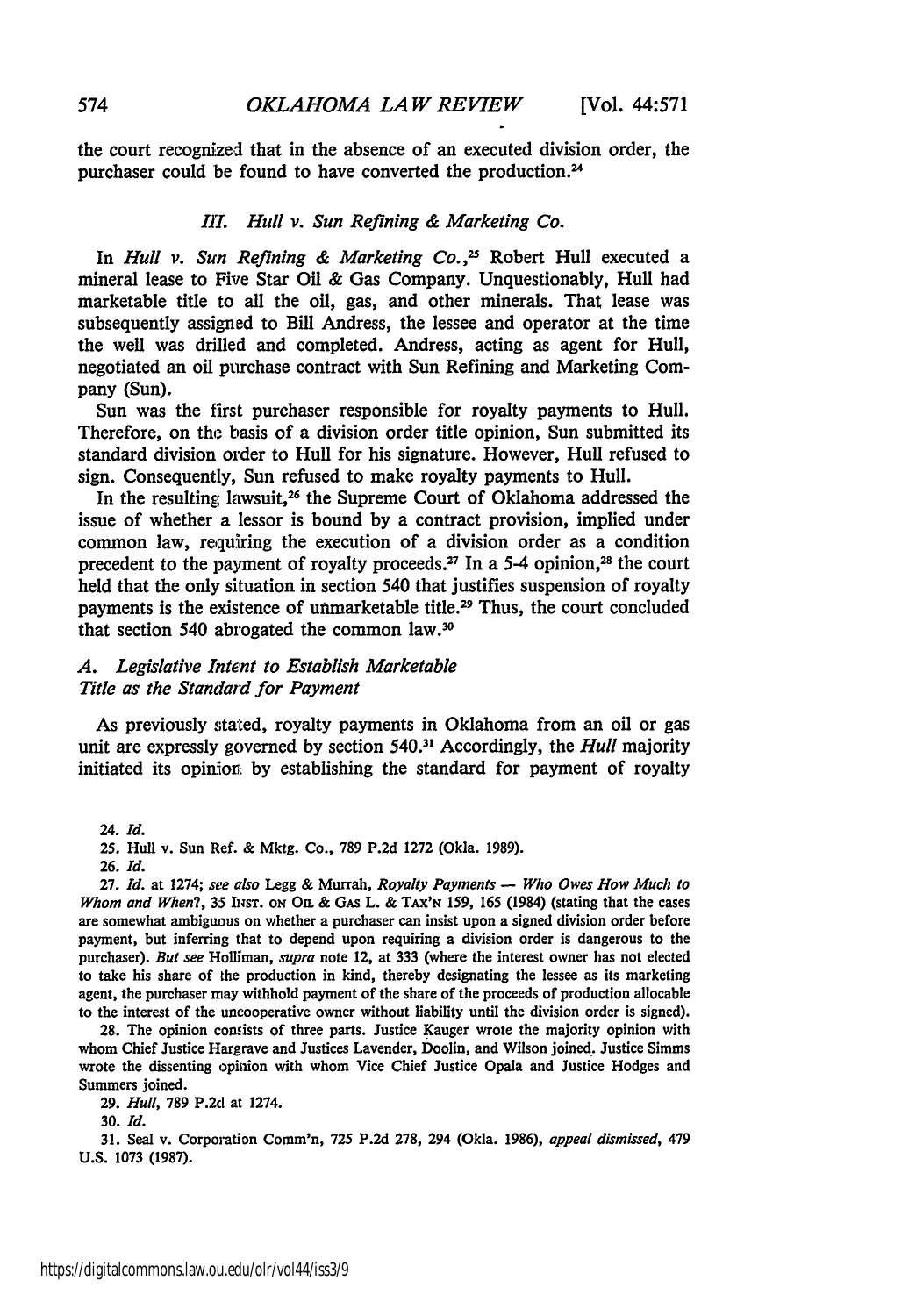#### *NOTES*

proceeds, as expressed in section 540. Subsection 540(A) specifically states that royalty payments "shall be paid to persons legally entitled thereto."<sup>32</sup> In the event that some of the interest holders' payments are suspended due to questionable title, subsection 540(A) nevertheless provides that this delay "shall not affect payments to persons whose title is marketable."  $33$ 

The court interpreted the language in subsection 540(A) as indicating the legislature's intent to establish marketable title as the standard for payment of royalty proceeds.<sup>34</sup> By using marketable title as a standard for payment under section 540, the legislature expressed its intent that suspension of royalty payments is proper only when a legitimate question as to marketability of title exists. Furthermore, the marketable title standard specifically creates guidelines, thereby avoiding needless litigation arising from suspended payments.<sup>35</sup> Therefore, to require the execution of a division order as a condition precedent to payment would create a condition for payment neither expressly nor impliedly imposed by the legislature.<sup>36</sup>

#### *B. Conflict Between Section 540 and the Common Law*

*Hull* acknowledged that at common law, a recognized custom and usage of the oil *and* gas industry included the requirement that royalty holders execute a division order before receiving royalty payments.<sup>37</sup> However, statutes may abolish a common law right where the intention to do so is plainly expressed.<sup>38</sup> The court concluded that, although section 540 did not. expressly state that the recognized common law custom and usage requiring the execution of a division order had been abrogated, the text of section 540 is conclusive. Under section 540, the only condition justifying suspension of royalty payments is a lack of marketable title. For that reason, the court found that the common law rule conflicted with section **540. <sup>39</sup>**When conflict exists between a statute and a custom and usage, the statute controls.<sup>40</sup>

When a statute is enacted for the purpose of preventing an act, e.g., the needless suspension of royalty proceeds, no custom can prevail over its provisions. 41 Thus, the court ruled that an interpretation that the common law rule survived the enactment of section 540 would contravene the statute in two ways..First, such an interpretation would contravene the statute's express provision requiring payment to parties with marketable title. Second,

32. *See supra* note 17.

33. *Id.*

34. *Hull,* 789 P.2d at 1277.

35. *Id.*

36. *Id.*

37. *Id.* at 1278 (citing Wolfe v. Shell Petroleum Corp., 83 F.2d 438, 442 (10th Cir.), *cert. denied,* 299 U.S. 553 (1936)); Wolfe v. Texas Co., 83 F.2d 425 (10th Cir.), *cert. denied, 299* U.S. 553 (1936); Indian Territory Illuminating Oil Co. v. Killingsworth, 175 Okla. 78, 51 P.2d 505, 506 **(1935).**

**38.** *Id.* at 1279 (citing Reaves v. Reaves, 15 Okla. 240, 82 P. 490, 495 (1905)). **39.** *Id.*

*40. Id.* (citing Smith v. Cox, 301 P.2d 649, 651 (Okla. 1956)); *see also* Franklin v. Shelton, 250 F.2d **92, 96** (10th Cir. 1957), *cert. denied,* 355 U.S. **959** (1958).

41. *Id.*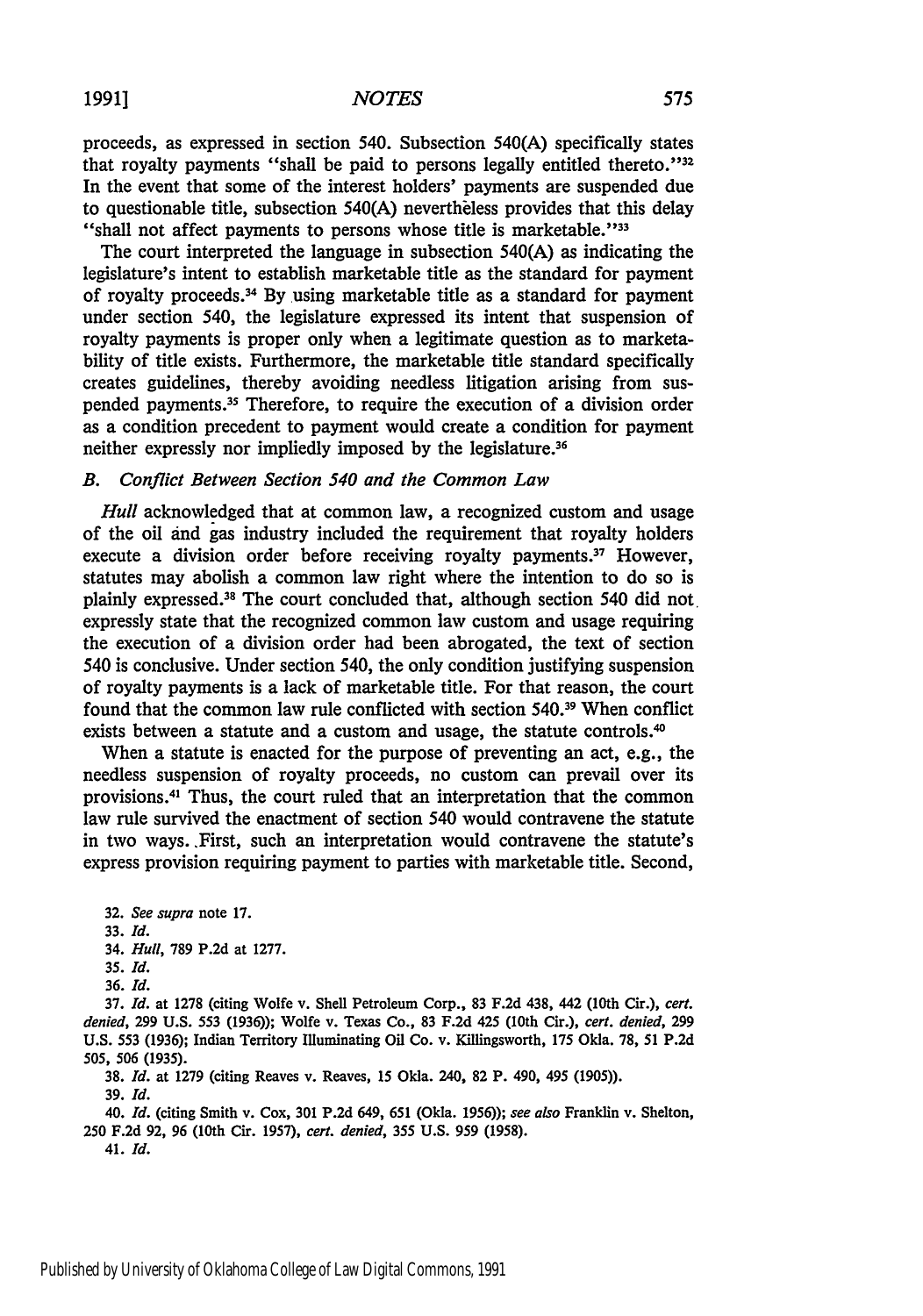allowing common law custom and usage to survive would permit purchasers to defeat the legislature's intent by withholding payment until lessors executed an unaltered document containing provisions which might contravene the lease and be unfavorable to the lessor. <sup>42</sup>

Section 540 did not preclude negotiations between royalty owners and purchasers for the signing of a division order. However, the court clearly stated that purchasers may not, under the guise of custom and usage, impose unfavorable conditions on royalty owners, using a threat of suspended payment to coerce acquiescence.<sup>43</sup>

#### *C. Trade Usage Contrary to Public Policy*

Both parties agreed that Andress acted as an agent for Hull in negotiating the contract for the sale of oil. Nonetheless, the parties disagreed over whether the custom and usage requiring the execution of a division order was included in the oil purchase contract.

The *Hull* court acknowledged that agents may contract and bind their principals to trade customs and usages. 44 However, the court specifically stated that such power does not extend to customs and usages which are either illegal or contrary to public policy.<sup>45</sup> The requirement that a lessor execute a division order before receiving royalty payments conflicts with the spirit and letter of section 540.<sup>46</sup> Therefore, it is violative of the public policy intended by the enactment of section 540-prompt payment to royalty owners of proceeds from the sale of oil or gas.<sup>47</sup> Consequently, the court found that the custom was not included *'in* the oil purchase contract.<sup>48</sup>

#### *D. Methodology Incorrect*

Justice Simms, Vice-Chief Justice Opala, and Justices Hodges and Summers dissented from the entire opinion, urging the majority to re-examine its interpretation of the legislative intent expressed in section 540.49 The dissent concluded that section 540 did not plainly, or otherwise, express any intent to abolish the common law custom and usage requiring execution of division orders.<sup>50</sup>

In addition, the dissent argued that the majority failed to justify the conclusion that unfair or unfavorable conditions might be imposed on the

*45. Hull,* 789 P.2d at 1280 (citing Hall v. Paine, 224 Mass. 62, 112 N.E. 153, **158** (1916). 46. *Id.*

47. *Id.*

48. *Id.*

49. **Id.** (Opala, V.C.J., Hodges, J., Simms, J., and Summers, J., dissenting). 50. *Id.*

576

<sup>42.</sup> *Id.*

<sup>43.</sup> *Id.*

<sup>44.</sup> *Id.* at **1280.** *See generally* **RESTATEMENT (SECOND)** OF **AGENcY** § 34 (1957). The section provides, in pertinent part: **"[Ain** authorization is interpreted in light of all accompanying circumstances, including among other matters  $\dots$  (B) the general usages of business, the usages of trades or employments of the kind to which the authorization relates, and business methods of the principle." *Id.*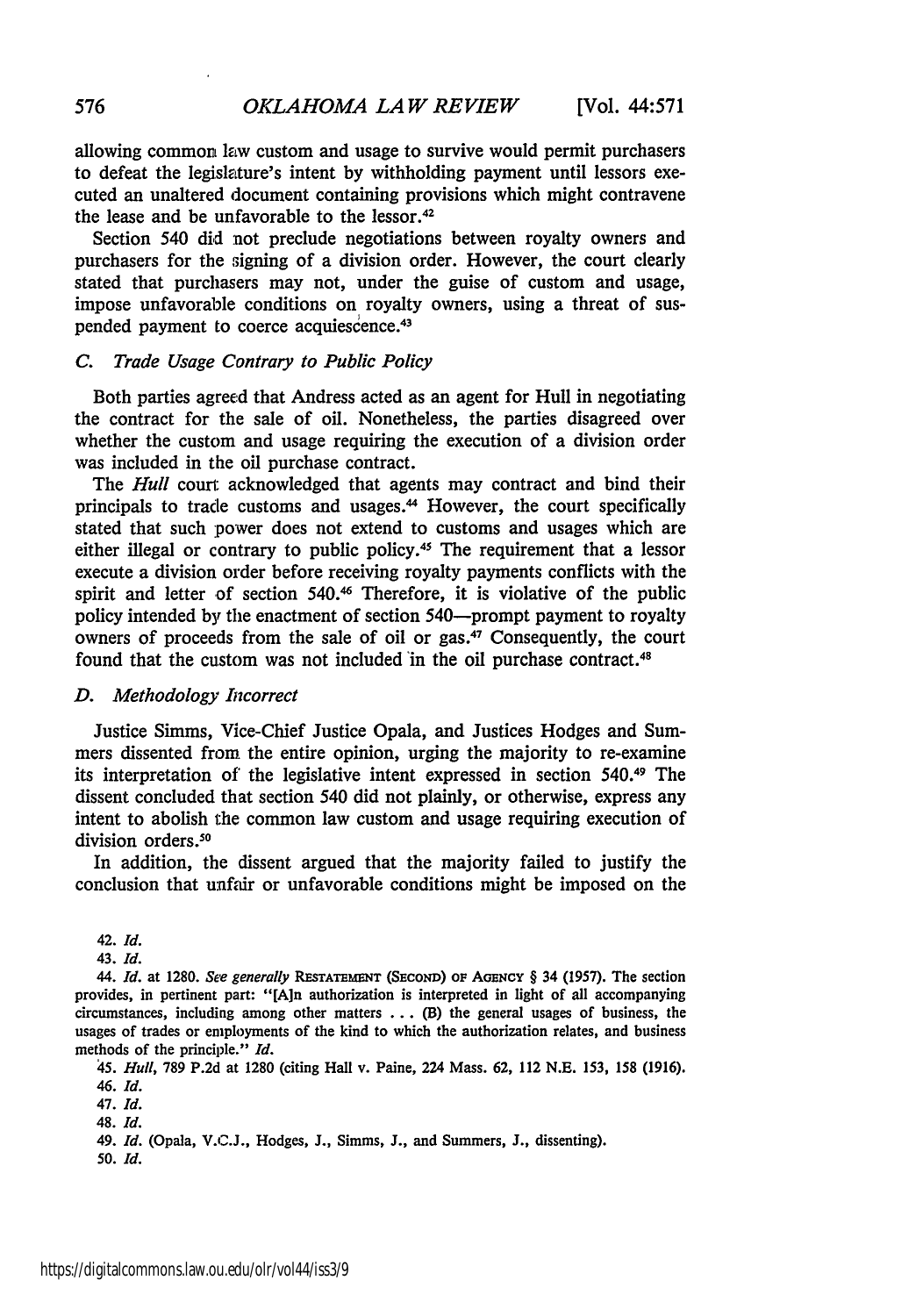#### *NOTES*

royalty owner under the guise of custom and usage.<sup>51</sup> Therefore, the dissent asserted that a correct interpretation of section. 540 would necessarily involve upholding the common law requirement to execute a division order as a condition precedent to royalty payment.<sup>52</sup>

#### *IV. Inconsistencies in the Hull Decision*

The *Hull* decision is inconsistent with both common law and the legislative intent of section 540. By holding that the custom and usage requiring the execution of a division order did not survive the enactment of section 540, the court created confusion in a well-settled area of law.

#### *A. Common Law Requirement Remains in Full Force and Effect*

Except as altered by constitution and statutes, the common law remains in full force and effect.<sup>53</sup> Accordingly, statutes may abolish a common law right where the intention to do so is *plainly expressed.5 <sup>4</sup>*

By the court's own admission, section 540 did not plainly, or otherwise, express an intent to abolish the common law requirement to execute a division order.<sup>55</sup> In light of this admission, it is beyond question that the court should have held that section 540 should be construed in a manner consistent with the existing common law.56 Instead, the majority erroneously advocated that the only prerequisite for payment is marketable title.

#### *B. Statutory Language Contemplates More Than Mere Marketable Title as the Standard for Payment of Royalty Proceeds*

*Hull* based its interpretation of section 540 primarily on the legislature's use of the term "shall."<sup>57</sup> Unquestionably, the term "shall" indicates a legislative mandate requiring interpretation.<sup>58</sup> The court, however, misinterpreted what "shall" references.<sup>59</sup>

The statute's first reference to the term "shall" is that proceeds from production *"shall* be paid to persons legally entitled thereto, commencing

**51.** *Id.* at **1281.**

**53.** 12 OKLA. **STAT.** § 2 (1981). Section 2 provides:

The common law, as modified by constitutional and statutory law, judicial decisions and the condition and wants of the people, shall remain in force in and of the general statutes of Oklahoma; but the rule of the common law, that statutes in derogation thereof, shall be strictly construed, shall not be applicable to any general statute of Oklahoma; but all such statutes shall be liberally construed to promote their object.

55. *Hull,* 789 P.2d at 1279.

*56. Id.* at 1281.

**58.** *Id.; see* Schaeffer v. Schaeffer, 743 P.2d 1038, 1040 (Okla. 1987) ("shall" connotes mandatory duty when it is used in statute); TIP Corp. v. Edmondson, 630 P.2d 1296, 1297 (Okla. **1981)** (word "shall" contained in statute connotes a mandatory duty).

59. *Hull,* **789** P.2d at 1277.

<sup>52.</sup> *Id.*

*Id.*

*<sup>54.</sup> See supra* note **38.**

<sup>57.</sup> *Id.* at 1277.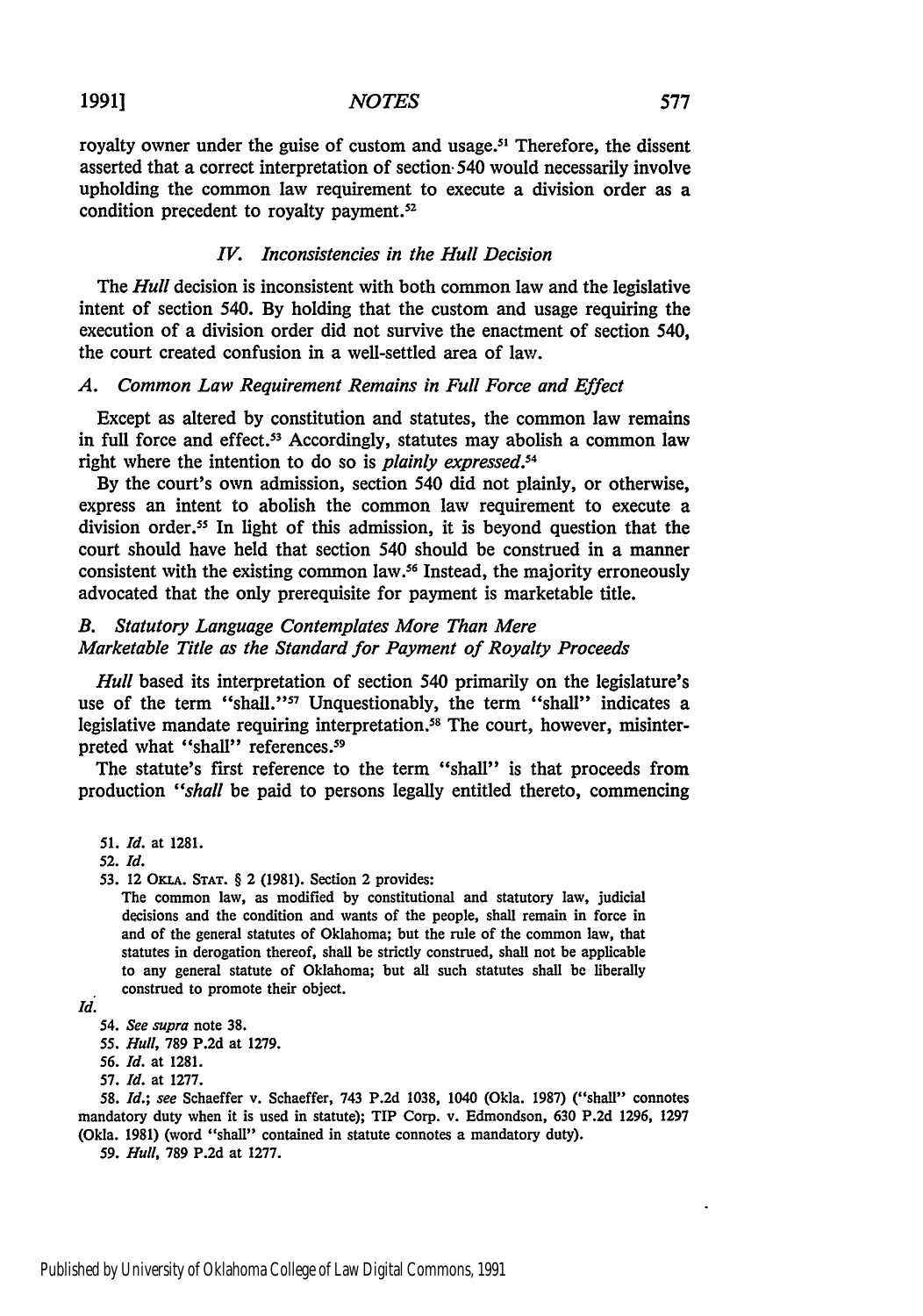no later than six months after the date of first sale."<sup>60</sup> While this phrase does mandate payment, it does not mandate payment to royalty owners on the basis of marketable title alone.<sup>61</sup> Rather, the phrase indicates the legislature's intent that royalty proceeds be paid to persons "legally entitled thereto,"<sup>62</sup> which contemplates more than mere marketable title.<sup>63</sup>

The statute's second reference to the term "shall" states "that any delay in determining the persons legally entitled to an interest in such proceeds from production caused by unmarketable title to such interest *shall* not affect payments to persons whose title is marketable.' **' <sup>64</sup>**Again, this provision does not require payment on the basis of marketable title alone. The provision was included in the statute merely to prevent the purchaser from suspending payment to *all* royalty owners simply because one owner's title is in dispute.<sup>65</sup>

While it is certainly true that a purchaser may withhold proceeds when title is not marketable,<sup>66</sup> demonstration of marketable title alone is not sufficient in and of itself to make an owner legally entitled to receive payment.<sup>67</sup> Accordingly, causes other than unmarketable title may exist which make an owner not legally entitled to receive payment.<sup>68</sup> Failure to execute a division order is one such cause under section 540 which must be met before a royalty owner would be legally entitled to be paid from proceeds.<sup>69</sup> Therefore, the court's interpretation that the term "shall" required payment upon demonstration of marketable title alone<sup>70</sup> is unfounded.

#### *C. Subsequent Legislation as a Guide to Determine the Legislative Intent of Section 540*

When construing prior legislative enactments, subsequent legislation upon the same subject may be used to interpret the prior enactment.<sup>71</sup> In addition, different legislative enactments pertaining to the same subject should be construed together as a harmonious whole.72 To determine the true legislative intent of section 540, the court should have examined title 52, section 540 of the Oklahoma Statutes (the **1989** amendment). 73 The **1989** amendment explicitly provides for the execution of a division order as a prerequisite

**60.** *See supra* note **17. 61.** *Hull,* **789 P.2d** rt **1277. 62.** *See supra* note **17. 63.** *See* Appellant's Brief in Support **o'f** Petition for Rehearing at **11,** *Hull* (No. **71179).** 64. *See supra* note **17. 65.** *See* Appellant's Brief in Support of Petition for Rehearing at **11,** *Hull* (No. **71179).** *66. Hull,* **789 P.2d** at **1277. 67.** *Id.* at **1281** (Simi, **J.,** dissenting). **68.** *Id. 69. Id.* 70. *Id.* at 1277. 71. Letteer v. Conservancy Dist. No. **30, 385** P.2d **769** (Okla. 1963). **72.** *Id.*

73. *Hull,* 789 P.2d at 1281 (Sims, J., dissenting).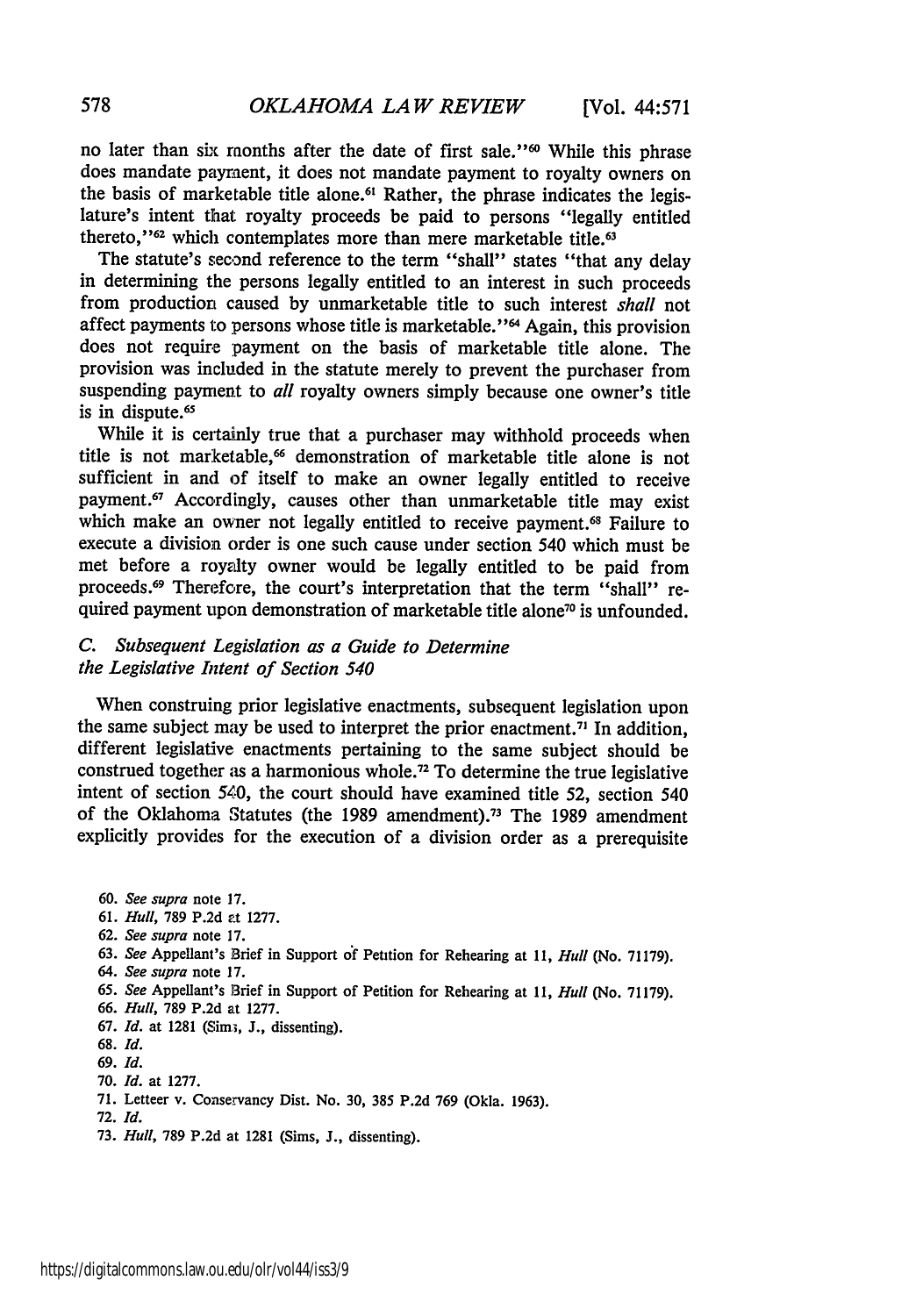for payment to royalty owners on and after the effective date of July **1, 1989.74** Section 540(B) of the **1989** amendment75 provides in pertinent part: **"A** division order is an instrument for the purpose of directing the distribution of proceeds from the sale of **oil.... A** division order *is executed* to enable the purchaser of the production from the leasehold to make remittance directly to the interest owners for their royalty interest **.... "176** Interpreting section 540 in view of the **1989** amendment, the court should have construed its language in a manner consistent with the existing common law requirement to execute a division order.<sup>77</sup>

#### *D. Comparison of Section 540 with Other States' Division Order Statutes*

In support of its interpretation of section *540, Hull* noted that commentators" emphasizing the importance of division orders to the oil and gas industry recognize that statutes similar to section 540 may require payment in the absence of an executed division order.<sup>79</sup> While this is true, the issue is not whether the legislature has the power to require payment without division orders, but whether section 540 **was** intended to accomplish that result.<sup>80</sup> A review of similar statutes adopted by other states demonstrates the intent to compensate owners for delays in receiving royalty proceeds **by** requiring the payment of interest, and not to eliminate the use of division orders.<sup>81</sup> When a state intends to eliminate the requirement to execute division orders, that intent is clearly stated.<sup>82</sup>

Several states have enacted statutes similar to section 540 requiring a purchaser to pay royalty proceeds to persons "legally entitled thereto."<sup>33</sup>

74. *Id.*

**75. 52 OKLA. STAT. §** 540(B) (Supp. **1989).** Subsection 540(B) was not directly applicable in *Hull* because the subsection only applied to division orders executed on or after July **1, 1989.**

**76.** *Id. § 540.*

**77.** *Hull,* **789 P.2d** at **1281.**

**78.** *See* Legg **&** Murrah, *supra* note **27;** Holliman, *supra* note 12, at **332** (while courts have approved the practice of using division orders and have recognized their usefulness, it appears that a party entitled to share in the proceeds from the sale of production cannot be required to sign a division order); Twenhafel, *Oil-Gas Division Orders: Their Origin, Varieties and Usage,* **27 ROCKY MTN.** MiN. L. IN sT. 1479 **(1982).**

**79.** *Hull,* **789 P.2d** at **1278.**

**80.** *See* Appellant's Brief in Support of Petition for Rehearing at **11,** *Hull* (No. **71179).**

**81.** *Id.*

**82.** *Id.*

**83.** *See* **ALA. CODE § 9-17-33** (Supp. **1982)** ("The proceeds **...** shall be paid to persons legally entitled thereto **...** such payment is to be made to persons legally entitled thereto be the first purchasers of such production."); **N.M. STAT. ANN. §§ 70-10-1** to **-5** (Supp. **1987)** ("The oil and gas proceeds **...** shall be paid to all persons legally entitled to such payments **. . . .");** TEx. **CODE** *ANN.* **NAT.** REs. **§§** 91.401-.405 (Vernon **1988)** ("Payee means any person or persons legally entitled to payment from the proceeds derived from the sale of oil **.... "); UTAH CODE ANN. §** 40-6-9 (Supp. **1989)** ("The oil and gas proceeds **. . .** shall be paid to all persons legally entitled to these payments **. . ").**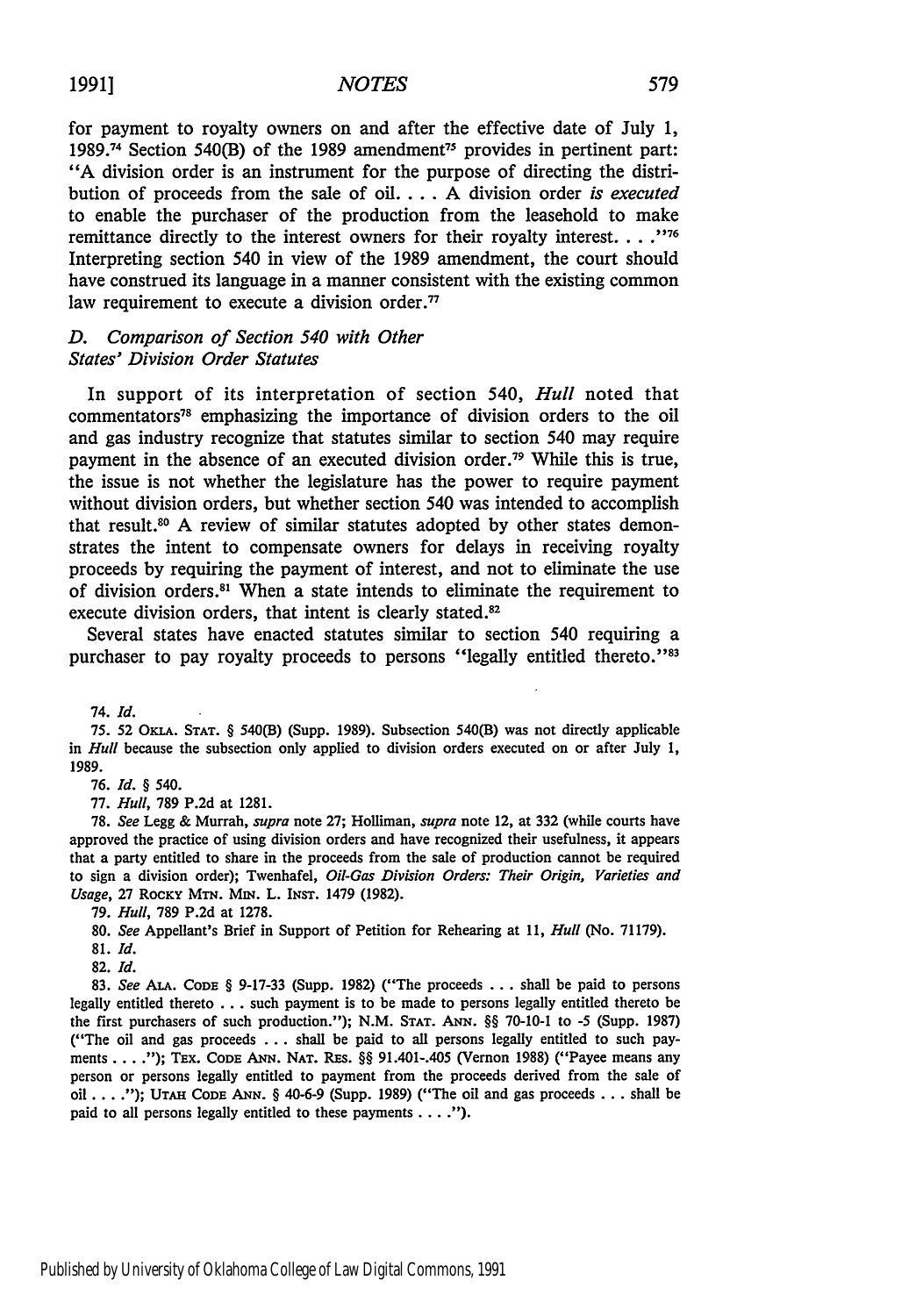Like section 540, the statutes place no specific restrictions on the use of division orders.84 Rather, the statutes impliedly recognize that causes other than unmarketable title may exist under which an owner may not be legally entitled to payment.<sup>85</sup>

New Mexico<sup>86</sup> and Utah<sup>87</sup> have even gone so far as to enact statutes specifying other factors which, if present, prevent a person from being legally entitled to payment.<sup>88</sup> Among the reasons included in those statutes is failure to execute a division order.<sup>89</sup>

In direct contrast to those statutes designed to define the time when payment should be made and to provide interest for delays are those statutes intended to eliminate the use of division orders.<sup>90</sup> When division orders are intended to be eliminated by statute, that intent is clearly expressed by the legislature.<sup>91</sup> North Dakota's statute specifically states: "[R]oyalty payments may not be withheld because an interest owner has not executed a division order."92

#### *E.* Common Law *Requirement Does Not Violate Public Policy*

In *Hull,* the court found that requiring a lessor to execute a division order before receiving royalty payments conflicts with the spirit and letter of section 540 and is violative of the public policy93 intended by its enactment.<sup>94</sup> However, as stated, the majority failed to mention just what unfair or unfavorable conditions were imposed upon the royalty owner under the guise of custom and usage which would justify such a decision." Neither the majority opinion nor the record<sup>96</sup> shows terms in the division order prepared by Sun which were unfair or oppressive.<sup>97</sup> Therefore, the court's

84. *See* Appellant's Brief in Support of Petition for Rehearing at *11, Hull* (No. 71179).

*85. Id.* at 12.

86. N.M. **STAT. ANr.** § 70-10-5 (Supp. 1982).

**87. UTAH CODE** ANr. § 40-6-9 (Supp. **1989).**

**88.** *See* Appellant's Brief in Support of Petition for Rehearing at 12, *Hull* (No. **71179).**

**89.** *See* **N.M. STAT.** *ANN.* § 70-10-5 (Supp. **1987)** ("The penalty provisions of the Oil and Gas proceeds payment Act **[70-10-1** to **5]** shall not apply in the following instances **...** [Tihe party entitled to payment has failed to execute the payor's customary and reasonable division order .... **"); UTAH CODE ANN.** *§* 40-6-9 (Supp. **1989)** ("The penalty provisions of this chapter do not apply in the following instances: **...** The party entitled to payment has failed or refused to execute a division order **.... ).**

**90.** *See* Appellant's Brief in Support of Petition for Rehearing at 12, *Hull* (No. **71179).**

**91.** *Id.* at **13.**

**92. N.D. CENT. CorE** § **47-16-39.3** (Supp. **1987).**

**93.** In *Hull,* the court stated that the public policy intended to **be** promoted was prompt payment to royalty owners of proceeds from the sale of oil or gas.

94. *Hull,* **789 P.2d** at **1280.**

**95.** *Id.* at **1282.**

96. Sun's standard civision order set forth the proportionate share of royalty each lessor was entitled to receive, the respective tax identification numbers and nine other covenants which covered: **(1)** the quality of the oil and how it will be measured; (2) commingling; **(3)** warranty of title; (4) oil sales; **(5)** passage of title; **(6)** change of interest; **(7)** tax deductions; **(8)** production standards; and **(9)** effective date of division order.

ś

**97.** *Hull,* **789 P.2d** at **1282.**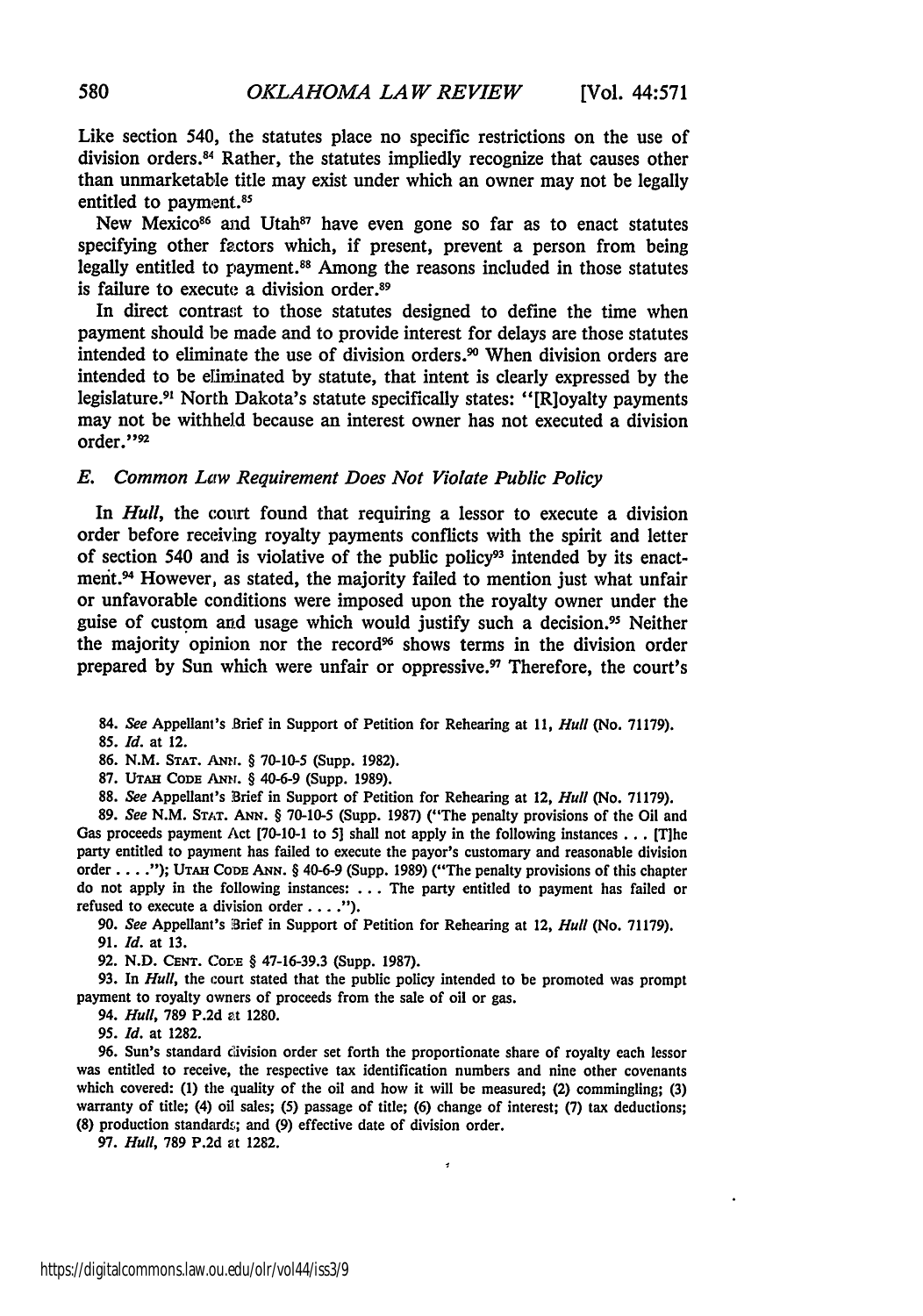assertion that the common law usage requiring the execution of a division order is violative of public policy is wholly unsupportable.<sup>98</sup>

#### *V. Conflict and Confusion in the Oil and Gas Industry Resulting from the Court's Decision*

The importance of a division order is readily apparent. It establishes the legal relationship between the owners of the oil and the purchasing company, and is generally the first and only written relationship between the two parties.<sup>99</sup> Consequently, without an executed division order, it is uncertain whether a purchaser has the authority to take the production.<sup>100</sup> That uncertainty is further evidence that the court's interpretation of section 540 is incorrect, as its decision will only create conflict and confusion in the oil and gas industry.<sup>101</sup> However, to fully appreciate the liability and burden the court's decision has placed on oil and gas purchasers, one must examine the specific customary provisions of a division order that afford protection and guidance to oil and gas purchasers.

#### *A. Provision of a Division Order: Warranty*

One of the first provisions of the division order is usually the warranty clause. The signatory warrants or certifies that he owns a specific interest in the minerals produced from the described premises.<sup>102</sup> The clause is designed to protect the purchaser against improper payment in two specific situations: (1) where the seller does not actually have an interest in the minerals; and (2) where the size of his ownership interest is less than that described in the division order.<sup>103</sup>

In the absence of a warranty of title, a purchaser who is held liable in tort for conversion to the true owner would have no means of recouping its loss.<sup>104</sup> However, if the distribution of the proceeds is made in accordance with the terms of a division order, the warranty clause will provide the purchaser with an action for breach of warranty against the recipient of the funds. The remedy is limited to the extent that the purchaser is held liable in damages to the rightful owner of production.<sup>105</sup> The warranty affords the purchaser with some measure of protection.

#### *B. Provision of a Division Order: Change of Ownership*

Mineral interests are freely alienable.<sup>106</sup> Therefore, without some form of protection, the transfer of a royalty or working interest could generate

102. Holliman, *supra* note 12, at **318;** *see also* Hooper, *supra* note **8,** at **531.**

**106.** Holliman, *supra* note 12, at **331.**

**<sup>98.</sup>** *Id.*

**<sup>99.</sup>** Bounds, *supra* note **1,** at **91.**

**<sup>100.</sup>** *Teel,* **767 P.2d** at **397.**

**<sup>101.</sup>** *See* Appellant's Brief in Support of Petition for Rehearing at 14, *Hull* (No. **71179).**

**<sup>103.</sup>** *Id.*

<sup>104.</sup> *Id.*

**<sup>105.</sup>** *See* H. WiujAm **& C.** MEYERs, *supra* note **1,** § 704.1.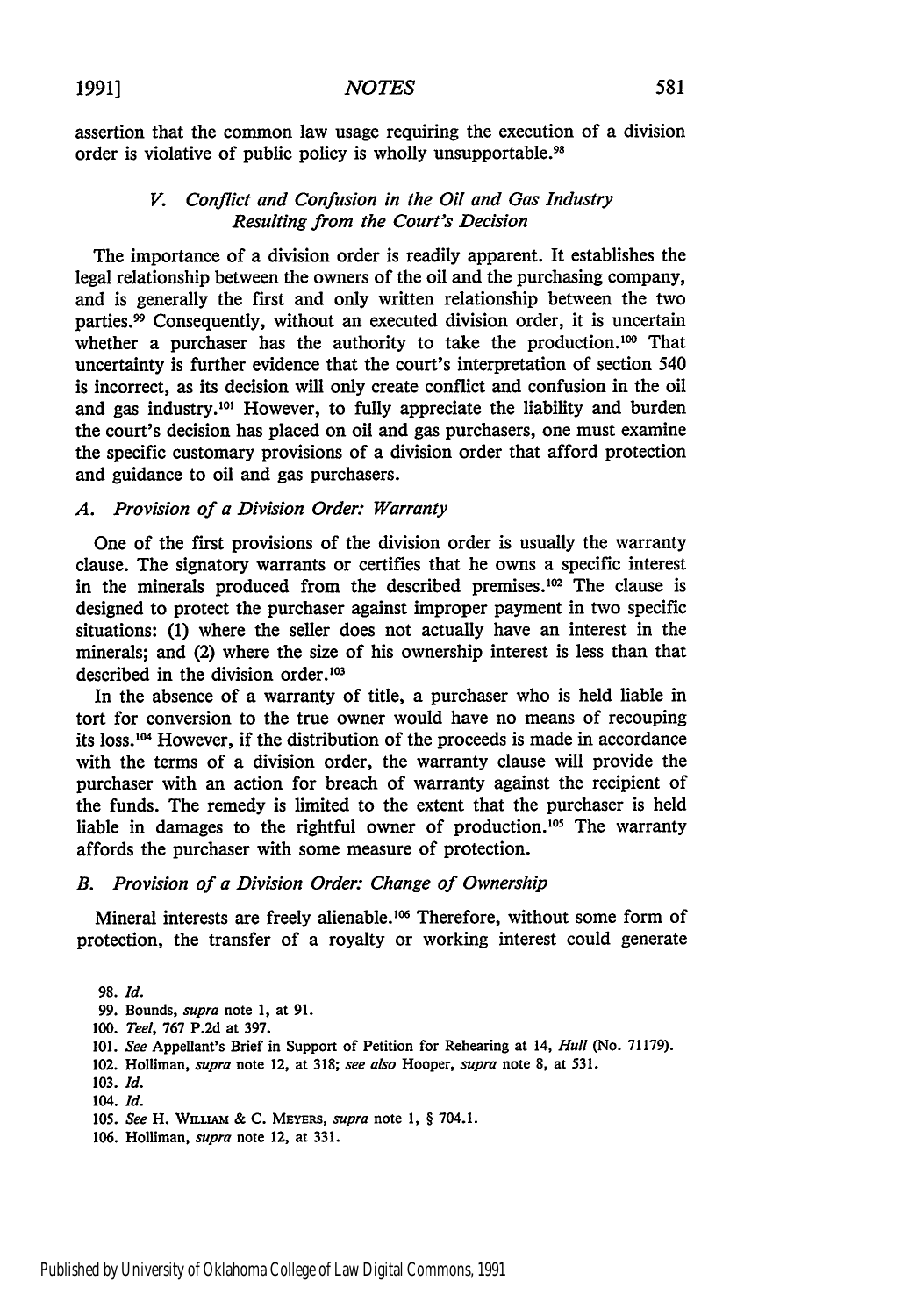liability for a purchaser of production. Liability arises if, after the transfer has been consurnmated, the purchaser erroneously continues to pay the transferor.<sup>107</sup> Certainly this would be the case if the purchaser had actual notice of the transfer.<sup>108</sup> Some authority exists for such a result even if the notice is merely constructive rather than actual. $109$ 

Notice problems associated with transfers make it desirable for a purchaser to include an express provision in its division orders relieving it of responsibility for payments made in compliance with the division order.<sup>110</sup> This express provision is applicable unless the purchaser has received prior written notice of the change in ownership.<sup>111</sup> Accordingly, this provision eliminates the application of any constructive notice rule. It also protects the purchaser from liability for payments made to the transferor before receipt of written notice of the change in ownership.<sup>112</sup>

#### *C. Provision oj' a Division Order: Pricing*

A division order's most important provision sets the price to be paid for the production.<sup>113</sup> While the pricing provision of an oil division order is quite simple,<sup>114</sup> the pricing provision found in a gas division order is much more complex.<sup>115</sup> In either case, without an executed division order, the purchaser will not have any agreement between itself and the royalty owner as to the price to be paid for royalty oil and  $gas$ .<sup>116</sup>

The complexities associated with valuing gas for revenue distribution purposes arise in the first instance from the language employed in typical lease royalty clauses to describe the lessee's royalty payment obligation.<sup>117</sup>

107. *Id.*

**109.** *See* Shell Petrokum Corp. v. Royalty Petroleum Corp., **III S.W.2d 1178** (Tex. Civ. **App. 1937),** *aff'd in part, rev'd in part,* **135** Tex. 12, **137 S.W.2d** *753* (1940) (recording a change in mineral interest ownership is sufficient notice to the purchaser of such transfer in the absence of more stringent contractual requirements)

110. Holliman, *supra* note 12, at 331.

- 112. See Bounds, *supra* note 1.
- 113. Hooper & Schleier, *supra* note **8,** at 542.

114. Accounting to the payee under an oil division order usually is made on the basis of the posted price for the grade and gravity of crude oil involved as applicable to the particular field of production. Holliman, *supra* note 12, at 327. The term "posted price," as used in this context, refers to a written statement of crude oil prices circulated publicly among buyers and sellers of crude oil in a particular field reflecting the price per barrel that a crude oil purchaser will pay for a specified quality crude produced from that field. H. WILLIAMS & C. MEYERS, OIL & GAS LAW MANUAL OF TERMS 557-58 (1969).

115. Holliman, *supra* note 12, at 327.

- 116. Hooper, *supra* note 8, at 546.
- 117. Holliman, *supra* note 12, at 546.

<sup>108.</sup> *Id.* This follows from the premise that oil and gas when produced become the personal property of those owning the substance and the purchaser, in order to avoid liability for conversion, must determine the ownership of the personalty he is receiving and secure the agreement of the owners to its purchase. H. **WLL AM** & C. MEYERS, *supra* note **1,** § 704.9 **(1962).**

<sup>111.</sup> *Id.*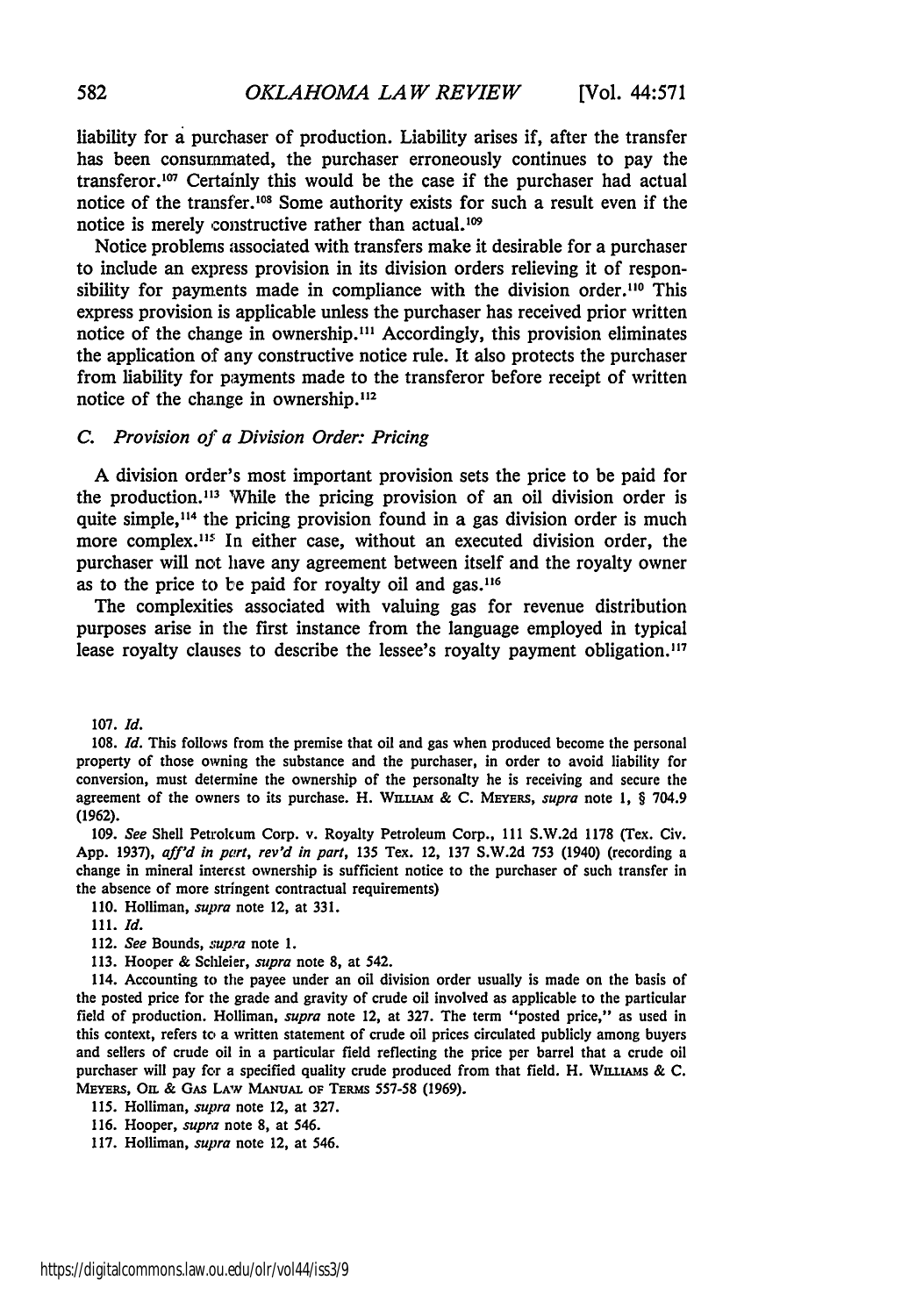That complexity is further compounded **by** the marketing alternatives attendant to the disposition of gas.<sup>118</sup>

Royalty clauses often describe the royalty obligation with respect to gas as being the duty to pay the "market value at the well" of a fractional part of the production.<sup>119</sup> Thus, in the absence of some contrary directive, a distribution of revenue pursuant to a division order would first require the determination of the market value of the gas allocable to the interest of each division order signatory. 120 Because the lease usually does not provide a specific definition of the term "market value," parties to division orders have become accustomed to using the division order provisions to express how the market value of the gas will be determined.<sup>121</sup> Most modern gas division orders provide that settlement as to gas which is sold shall be made on the basis of the net proceeds<sup>122</sup> realized at the well from the sale of gas.<sup>123</sup> As a result, purchasers and lessors alike have a convenient method for determining the market value of gas and the distribution of revenues allocable to its sale. $124$ 

#### *VI. Conclusion*

At common law in Oklahoma, a recognized custom and usage of the oil and gas industry requires a lessor to execute a division order as a condition precedent to receipt of royalty payments. Except as altered by constitution and statutes, the common law remains in full force and effect. A statute may abolish a common law right, although its intention to do so must be clearly expressed. In this regard, *Hull* recognized that section 540 did not plainly, or otherwise, express any intent to abolish the common law. Therefore, there should be no doubt that the custom and usage, requiring execution of a division order, remains in full force and effect.

Furthermore, when construing prior legislative enactments, subsequent legislation upon the same subject may be used to interpret the prior enactment. The 1989 amendment to section 540 explicitly provides for the execution of a division order as a prerequisite for payment to royalty owners. Accordingly, interpreting section 540 in view of the 1989 amendment, it is obvious the legislature intended that section 540 be construed in a manner consistent with the common law.

The *Hull* decision is inconsistent with both the common law and the legislative intent in section 540. By asserting that section 540 abrogated the long-standing custom and usage in the oil and gas industry requiring the

<sup>118.</sup> Id.

<sup>119.</sup> Id.

<sup>120.</sup> **Id.** at 328.

<sup>121.</sup> Id.

<sup>122.</sup> Net proceeds is defined within the clause to mean the price received for the gas less the cost of compressing, treating, dehydrating, and transporting the gas or otherwise placing it in marketable condition. Holliman, *supra* note 12, at 328.

<sup>123.</sup> Id.

<sup>124.</sup> *Id.*